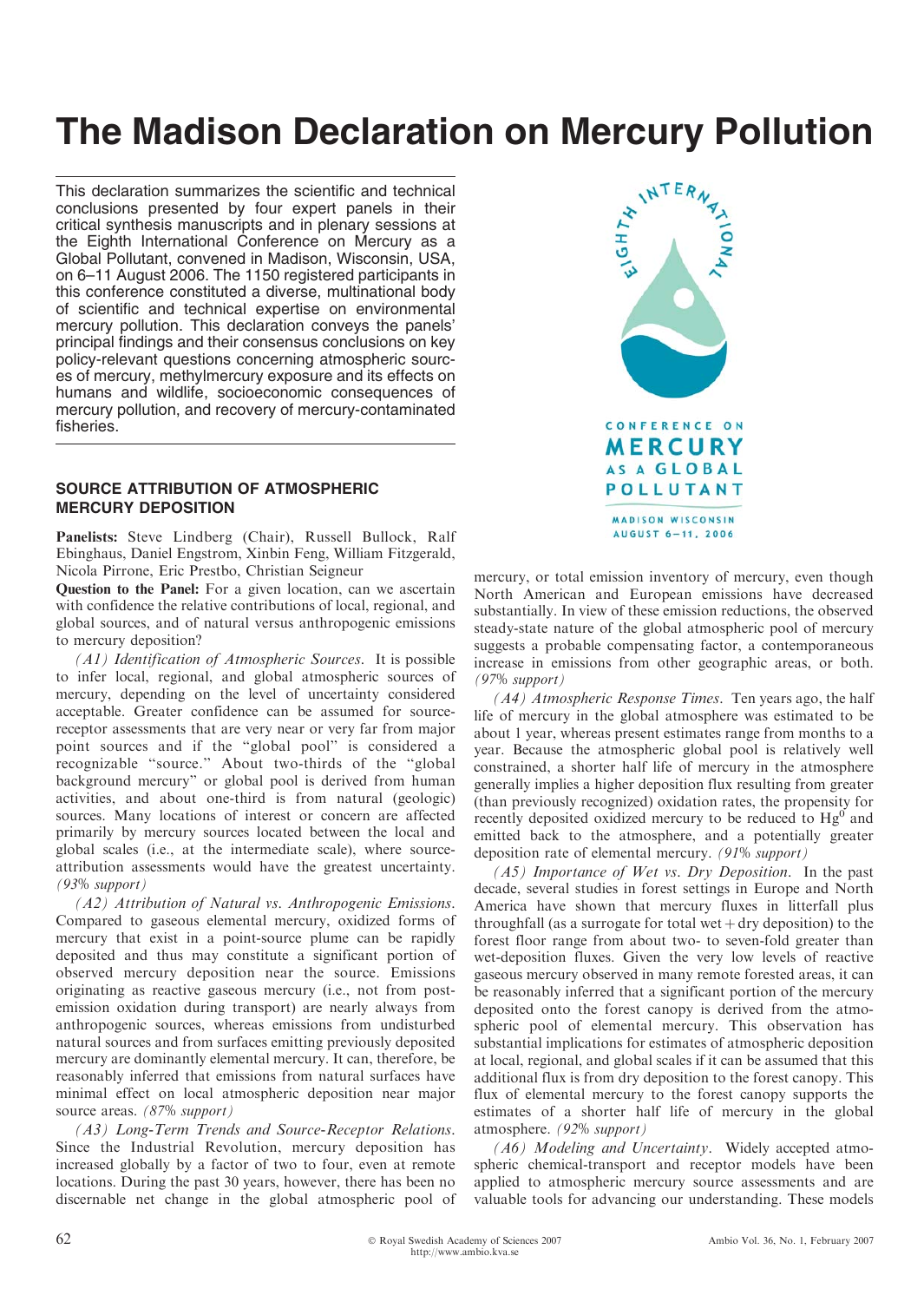provide the best approach for assessing the relative importance of direct reactive mercury emissions versus post-emission formation of reactive mercury in controlling deposition patterns and rates. Although these models have advanced considerably during the past decade, more refinement of several important model parameters and inputs are needed to improve our confidence in the predicted results. These include measurement of species-specific dry deposition rates, altitudinal distributions of mercury species, identification and quantification of homogeneous and heterogeneous reaction rates, mercury speciation at emission sources, more complete global mercury emission inventories (particularly, but not solely, for developing nations), and meteorology. (95% support)

(A7) Other Important Nonmercury Factors. It is possible, and perhaps likely, that the global mercury cycle has been altered substantially in recent decades by nonmercury factors, most prominently physical and chemical climate change (e.g., increases in ozone concentration in the troposphere). Increases in surface temperatures and wind speeds, changes in precipitation patterns, secondary effects related to increases in ozone concentration and aerosol loading, decreases in sea-ice cover, and changes in vegetation could measurably affect the atmospheric half life of mercury, its deposition patterns, and source-receptor relations on local, regional, and global scales. Such confounding factors could influence source-attribution assessments and interpretation of long-term trends. (84% support)

#### HEALTH RISKS AND TOXIC EFFECTS OF METHYL-**MERCURY**

Panelists: Donna Mergler (Chair), Anton Scheuhammer (Co-Chair), Henry Anderson, Laurie Chan, Kathryn Mahaffey, Michael Meyer, Michael Murray, Mineshi Sakamoto, Mark Sandheinrich, Alan Stern

Question to the Panel: What is the evidence that humans, fish, wildlife, and other biota are being adversely affected by exposure to methylmercury?

#### Human Health

(H1) Exposure to Methylmercury. Methylmercury is a highly toxic compound that biomagnifies through the aquatic food web, placing at risk humans who consume significant quantities of predatory fish from upper trophic levels or who rely heavily on fish as a food source. Elevated methylmercury exposure in humans is not restricted to isolated populations, because of worldwide export and availability of commercially caught fish. Rather, human exposure to methylmercury at levels exceeding those considered clearly safe and without risk of adverse effect has been observed across geographic, social, economic, and cultural boundaries. (88% support)

(H2) Trends in Methylmercury Exposure and Human Health. Present exposures throughout the world are lower than those that produced the historic epidemics of methylmercury poisoning in Japan and Iraq. In many populations, however, there is growing evidence that current exposures are sufficient to alter normal function of several physiological and developmental systems, indicating that methylmercury exposure still constitutes an important public health problem. Long-lasting effects of fetal methylmercury exposure have been described in children throughout the world. (81% support)

(H3) Biomarkers of Methylmercury Exposure in Humans. Concentrations of mercury in hair and blood (including umbilical cord blood) are both valid biomarkers of methylmercury exposure. Each measure conveys somewhat different information on exposure, and the most useful picture of exposure is obtained by data from both biomarkers, along with dietary information on the fish species consumed and other dietary data. Total fish consumption—without differentiating the fish species consumed—is not necessarily a dependable metric for estimating methylmercury exposure. (92% support)

(H4) Risk Assessment. Methylmercury is a developmental neurotoxin, and its developmental neurotoxicity to the fetus constitutes the current basis for risk assessments and public health policies. Uncertainties remain in the risk assessment for the neurodevelopmental effects of methylmercury. Yet there is sufficient evidence to warrant the prudent selection of fish species in the diet, particularly for pregnant women and children. (92% support)

(H5) Cardiovascular Effects of Methylmercury. Current studies suggest that exposure to methylmercury could increase the risk of adverse cardiovascular effects in a significant fraction of the human population. Reported effects include cardiovascular disease (coronary heart disease, myocardial infarction, ischemic heart disease), increased blood pressure and hypertension, and altered heart rate. The strongest cause–effect evidence is for cardiovascular disease, particularly myocardial infarction in adult men. (70% support)

(H6) Methylmercury and Omega-3 Fatty Acids. Fish can contain both methylmercury and beneficial omega-3 fatty acids. Methylmercury exerts toxicity and can also diminish the beneficial health effects of omega-3 fatty acids. As with mercury, there are large variations in the level of omega-3 fatty acids in fish. Selection of fish species for consumption should maximize the intake of beneficial fatty acids whereas limiting exposure to methylmercury. (91% support)

(H7) Mercury and Selenium. There is some evidence from animal studies showing that selenite protects against inorganic mercury toxicity. However, there is almost no evidence showing protection against methylmercury toxicity by organo-selenium compounds, such as selenomethione or selenocysteine, the forms of selenium commonly found in the human diet. There are no human data demonstrating a protective role for selenium against the neurotoxicity of mercury, including developmental neurotoxicity. (69% support)

#### Wildlife Health

(W1) Fish and Wildlife Species at Risk. Long-lived piscivores and other predators atop aquatic food webs are at greatest risk for elevated methylmercury exposure, accumulation, and toxicity. These species include predatory fish such as pike, walleye, and lake trout; mammals such as mink, otter, polar bears, and seals; and piscivorous birds such as common loons, bald eagles, osprey, and kingfishers. Nonpiscivorous terrestrial species (such as granivorous and insectivorous birds) generally have lower exposure to methylmercury and are generally at less risk than piscivorous wildlife for methylmercury toxicity. (91% support)

 $(W2)$  Trends in Mercury Exposure in Wildlife. Whereas available evidence indicates that reductions in mercury emissions have led to reduced mercury concentrations in fish and piscivorous wildlife in areas impacted by local or regional pointsource industrial releases, current temporal trends indicate increasing concentrations of mercury in some piscivorous wildlife in some areas remote from industrial sources (for example, the Arctic). (93% support)

(W3) Biomarkers of Methylmercury Exposure in Wildlife. Concentrations of mercury in fur, feathers, eggs, skeletal muscle, and blood are valid biomarkers of methylmercury exposure in wildlife. Mercury concentrations in blood best integrate dietary methylmercury exposure at the time of sampling, whereas fur and feathers better integrate chronic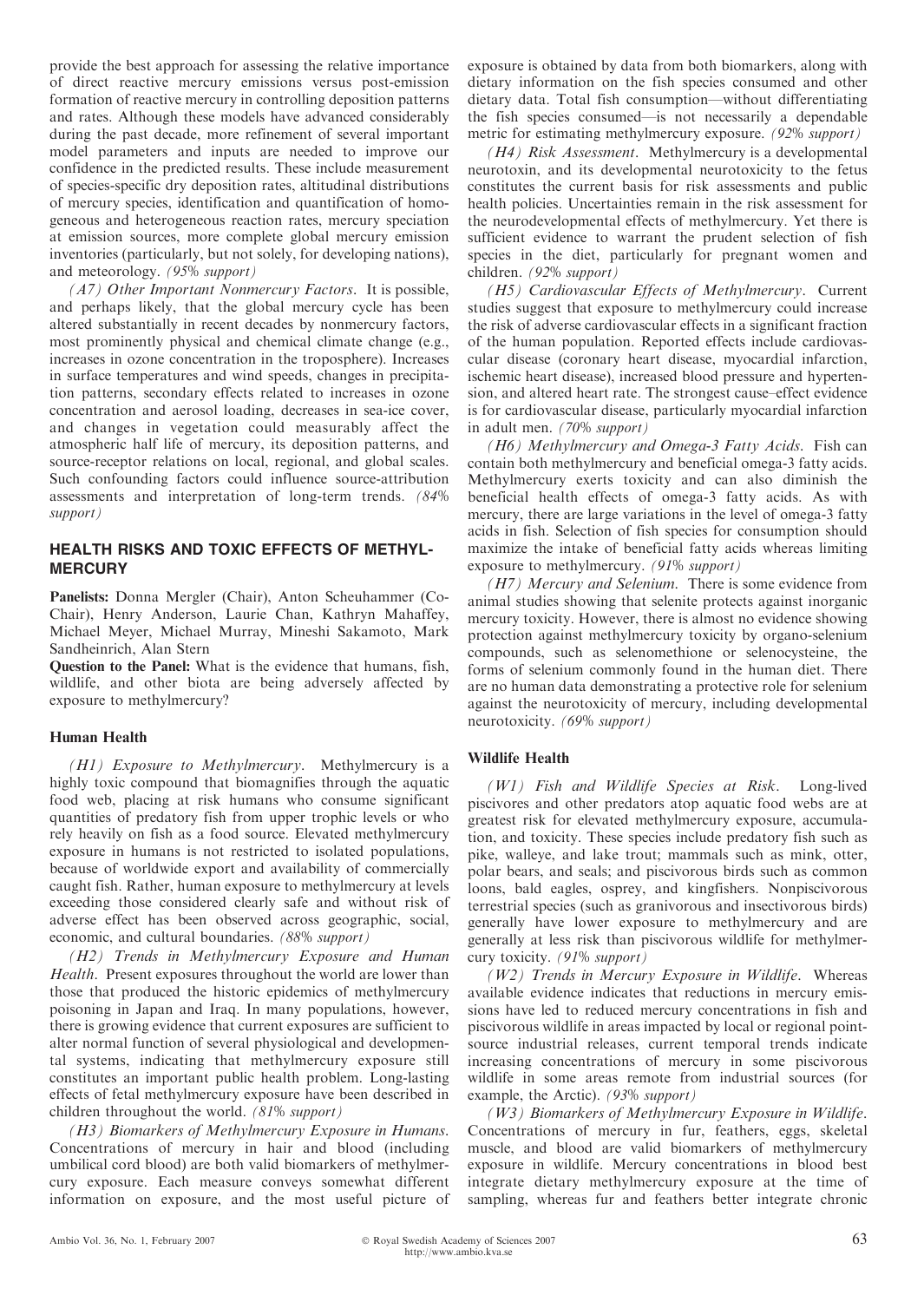exposure. Total mercury concentration in major organs such as liver or kidney may not be a good indicator of current mercury exposure or toxicity because a high proportion of mercury in these tissues is often present in a demethylated inorganic form typically associated with selenium and having a long biological half life. For this reason, toxicological assessments of wildlife should not be based on total mercury concentrations in liver, but should incorporate measurement of total mercury, methylmercury, and selenium, as well as analyses of total mercury in other tissues (such as muscle) where virtually all of the mercury is consistently present as methylmercury. (96% support)

 $(W4)$  Effects on Fish Health. Laboratory experiments have shown diminished reproduction and endocrine impairment in fish exposed to dietary methylmercury at environmentally relevant concentrations, with documented effects on sex hormone production, gonadal development, egg production, spawning behavior, and spawning success. Field surveys have found an inverse relationship between concentrations of sex hormones and methylmercury exposure. These results suggest that dietary methylmercury could adversely affect reproduction in wild populations of fish in surface waters containing food webs with high concentrations of methylmercury. (93% support)

(W5) Effects on Health of Wild Birds and Mammals. Field-based studies of wild piscivorous birds have corroborated results from controlled dietary dosing studies, demonstrating significant relationships between methylmercury exposure and various indicators of methylmercury toxicity, especially impaired reproduction, at environmentally realistic levels of dietary methylmercury intake. It is plausible that population level effects occur regionally, particularly in the most exposed cohorts of some piscivorous avian species. Similarly, for mammals, significant neurochemical effects have been documented in wild mink and in captive mink fed environmentally realistic levels of methylmercury. Higher methylmercury exposures in wild birds and mammals have caused overt neurotoxicity and death in several species. (89% support)

( $W6$ ) Risk Assessment. Reproduction is the demographic parameter most likely to be negatively affected by exposure to methylmercury in birds (and plausibly in fish and mammals as well). Population modeling of common loons indicates that reductions in mercury emissions could have substantial benefits for some regional common loon populations that are currently experiencing elevated methylmercury exposure. Predicted benefits would be mediated primarily through improved hatching success and development of hatchlings to maturity as mercury concentrations in prey fish decline. (90% support)

## SOCIOECONOMIC CONSEQUENCES OF MERCURY USE AND POLLUTION

Panelists: Edward Swain (Chair), Paul Jakus, Frank Lupi, Peter Maxson, Jozef Pacyna, Alan Penn, Glenn Rice, Samuel Spiegel, Marcello Veiga

Question to the Panel: What are the socioeconomic and cultural costs of mercury pollution?

(S1) Socioeconomic Consequences. The anthropogenic mobilization of mercury from geologic materials into the biosphere has had adverse social and economic consequences. Mercury is released from geologic materials both intentionally for use in products and manufacturing, and unintentionally as an incidental emission from mineral processing and fossil-fuel combustion. The evaluation of policies for reducing mercury exposures requires a global perspective that examines the complete life cycle of mercury and accounts for social, cultural, and economic impacts. (91% support)

(S2) Products and Manufacturing Processes. Mercury is a global commodity with net flow from industrialized countries to developing countries, where its uses are generally less constrained. Policies in any industrialized countries that are intended to alter regional supplies or demand also affect global markets, and if not reasonably coordinated with other policies on a global scale, may have unintended effects. For example, any policies that have the indirect effect of putting downward pressure on global mercury prices could encourage greater use of mercury in small-scale gold mining, thereby increasing mercury vapor exposure of populations in developing countries. The consequences in this example could be addressed by coupling such policies with efforts to reduce mercury demand in developing countries, either through the adoption of mercuryfree mining technologies or general economic development. (92% support)

(S3) Small-Scale Gold Mining. Persistent poverty and high gold prices have stimulated the proliferation of small-scale (artisanal) mining operations that use mercury to amalgamate gold. Miners (10 to 15 million people) and members of mining communities (up to 50 million people) often inhale air with elemental mercury concentrations exceeding 50 micrograms per cubic meter, 50 times the World Health Organization maximum public exposure guideline. Many miners and others—particularly amalgam burners, who are often women—exhibit tremors and other symptoms of elemental mercury poisoning. The mercury used in small-scale mining  $(\sim 1000)$  tonnes per year, much supplied by developed countries) pollutes thousands of sites, poses long-term health risks to the inhabitants of mining regions, and contributes more than 10 percent of the modern anthropogenic loading of mercury to the Earth's atmosphere. (99% support)

(S4) Multiple Effects on Subsistence-Fishing Communities. The mercury contamination of fishery resources has had a number of adverse secondary effects on the health, societal, and economic well being in some subsistence-fishing communities, for whom the harvesting and consumption of fish is an integral component of culture and economy. These effects include conversion to less nutritious food and unhealthy diets, more sedentary lifestyles, loss of economic viability, and reduced social cohesion. (85% support)

(S5) General Costs of Mercury Use and Pollution. For industrialized regions, estimated health benefits of reduced methylmercury exposure, derived from benefit-cost analysis to monetize health benefits, have varied widely because of differences in the assumptions applied among studies. Depending on the health endpoints selected, the published studies have emphasized the many uncertainties in evaluating specific policies for mercury reduction, including corresponding responses in  $i$ ) rates of mercury deposition;  $ii$ ) methylmercury concentrations in fish; *iii*) methylmercury intake and exposure in humans; and  $iv$ ) health effects, such as IQ reduction caused by fetal exposure. Because of our limited understanding of the impacts of mercury on ecosystems and wildlife, these impacts have not been included in the existing economic analyses, which can lead to an underestimation of the benefits of mercury reductions. (84% support)

(S6) Global Significance of Marine Fisheries. On a global scale, consumption of marine fish is the dominant pathway of human exposure to methylmercury. Relative to the situation for many freshwater fishes and ecosystems, there are comparatively few monitoring data for mercury in marine fishes and ecosystems. The biogeochemistry of mercury has also been more intensively studied in freshwater than in marine systems. Changes in the structure of marine ecosystems and in international trade of commercial fish, triggered by the